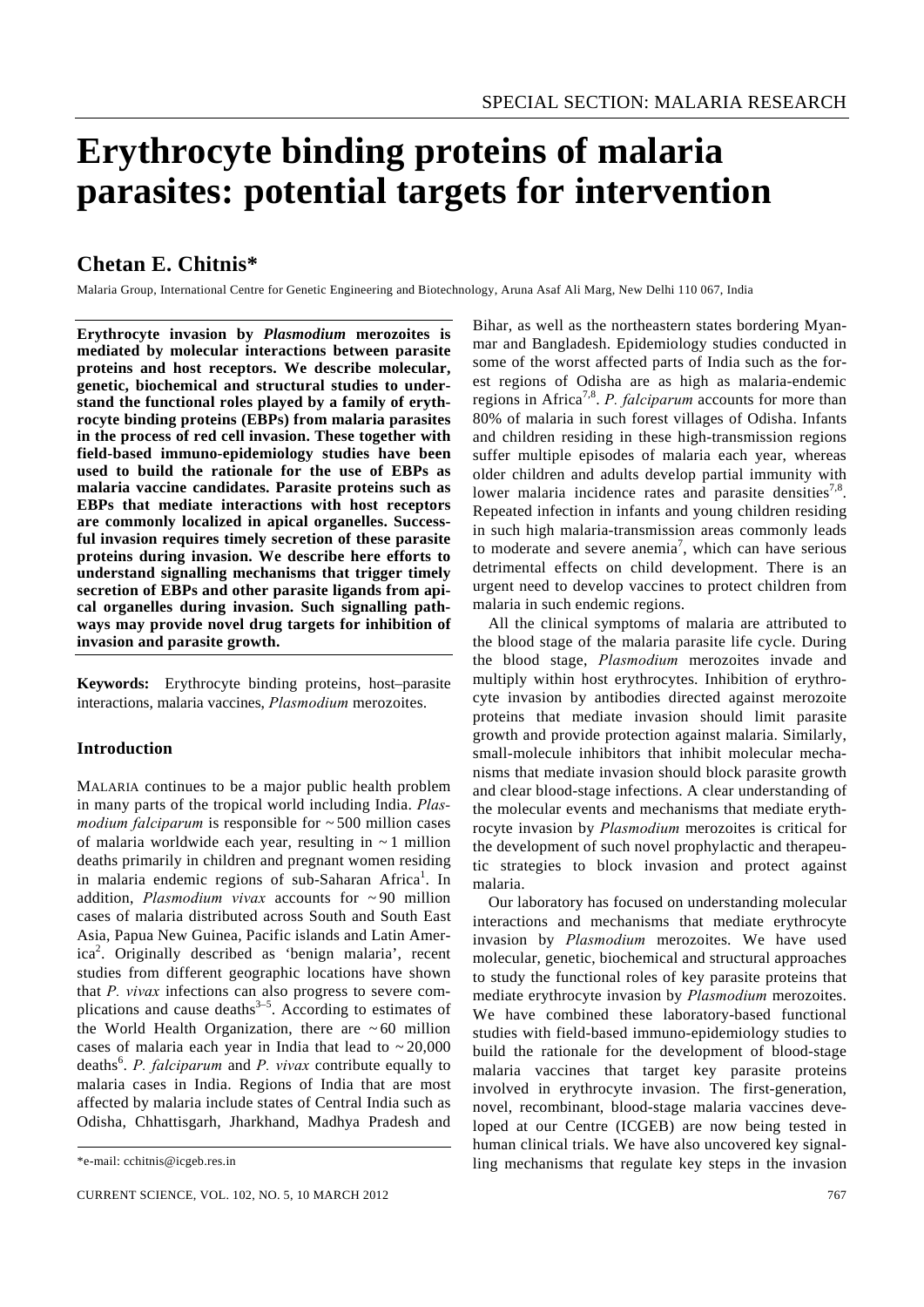process. This has opened up new strategies to block signalling pathways to inhibit erythrocyte invasion and blood-stage parasite growth.

#### **Functional analysis of erythrocyte binding proteins and their role in erythrocyte invasion by malaria parasites**

The invasion of erythrocytes by *Plasmodium* merozoites is a complex, multi-step process. Live-cell video microscopy and electron microscopy studies of the invasion process have shown that following initial attachment, the merozoite reorients so that its apical end, which is marked by the presence of membrane-bound organelles called micronemes and rhoptries, faces the erythrocyte membrane $9-11$ . Following apical reorientation, a junction, which is visible at the point of contact with the erythrocytes, develops between the apical end of the merozoite and target erythrocyte. As invasion proceeds, the junction moves around the merozoite and the parasite finally resides within a vacuole surrounded by a vacuolar membrane. This multi-step invasion process is mediated by multiple specific molecular interactions between erythrocyte receptors and parasite ligands.

*P. vivax* and *P. knowlesi* merozoites are completely dependent on interaction with the Duffy antigen receptor for chemokines (DARC) on human erythrocytes for invasion<sup>12,13</sup>. However, *P. knowlesi* can invade rhesus erythrocytes by multiple pathways using DARC as well as other receptors for invasion14. *P. falciparum* commonly uses sialic residues on glycophorin A as invasion receptors15,16. However, like *P. knowlesi, P. falciparum* also uses alternative receptors to invade human erythrocytes by multiple pathways<sup>15,16</sup>. Parasite proteins that mediate interactions with these host receptors during invasion belong to a family of erythrocyte binding proteins (EBPs; Figure 1). Members of the EBP family include *P. vivax*  and *P. knowlesi* Duffy binding proteins (PvDBP and PkDBP), *P. knowlesi* β and γ proteins, which bind alternative receptors on rhesus erythrocytes, the 175 kD *P. falciparum* erythrocyte binding antigen (EBA175), which binds glycophorin A, and EBA175 homologues, EBA140, EBA181 and EBL1, which bind alternative  $receptors<sup>17</sup>$ .

### *Molecular genetic approaches to study functional roles of EBPs*

In an effort to understand the functional roles of EBPs in the invasion process, we used molecular genetic methods to knockout the *P. knowlesi* α gene that encodes PkDBP. *P. knowlesi* α gene knockout parasites (PkαKO) lack PkDBP and lose the ability to invade human erythrocytes, confirming the absolute dependence of *P. knowlesi* interaction with DARC for invasion<sup>18</sup>. However, Pk $\alpha$ KO parasites invade rhesus erythrocytes normally due to the presence of *P. knowlesi* β and γ proteins, which mediate invasion of rhesus erythrocytes by binding alternative invasion receptors on rhesus erythrocytes. Analysis by electron microscopy revealed that while  $Pk\alpha KO$  parasites attach to human erythrocytes and undergo apical reorientation, a junction does not develop and invasion is aborted at this step<sup>18</sup>. In contrast, Pk $\alpha$ KO parasites form a normal junction with rhesus erythrocytes and invade normally due to the presence of *P. knowlesi* β and γ proteins. These studies highlight the essential role of the interaction of Duffy binding protein with DARC for junction formation during erythrocyte invasion and validate EBPs as targets for intervention strategies to block inva $sion<sup>18</sup>$ .

#### *Structure–function studies of EBPs*

In addition to molecular genetic approaches to decipher the functional roles of EBPs, we have used biochemical, molecular and structural studies to understand how EBPs interact with their receptors. We have demonstrated that the receptor-binding domains of EBPs map to their Nterminal, conserved, cysteine-rich regions (region II), that are also referred to as Duffy-binding-like (DBL) domains after the first binding domains identified from PvDBP and  $PkDBP<sup>19,20</sup>$  (Figure 1). DBL domains contain 12 to 14 conserved cysteines that form structurally important disulphide linkages. In addition, DBL domains contain conserved motifs that include hydrophobic amino acid residues. Using a combination of molecular and biochemical approaches, we have demonstrated that receptor-



**Figure 1.** Erythrocyte binding protein (EBP) family and merozoite surface protein 1. *a*, EBP. Genes encoding EBPs have similar exon (boxes)–intron (thin lines) structures and share regions of sequence homology. Regions II and VI contain conserved cysteine-rich motifs. Binding domains of EBPs map to region II. SS, Signal sequence; TM, Transmembrane domain; CYT, Cytoplasmic domain; 5′ CYS, 5′ cysteine-rich domain; 3′ CYS, 3′ cysteine-rich domain; PvDBP, *Plasmodium vivax* Duffy binding protein; Pkα (DBP), *Plasmodium knowlesi* <sup>α</sup> protein (Duffy binding protein); Pkβ, *P. knowlesi* β protein; Pkγ, *P. knowlesi* γ protein. *b*, PfMSP1. *Plasmodium falciparum* merozoite surface protein 1. Shaded areas indicate conserved regions. Arrows indicate proteolysis sites. The C-terminal, conserved, cysteine-rich region PfMSP1<sub>19</sub> remains attached to the merozoite surface during erythrocyte invasion.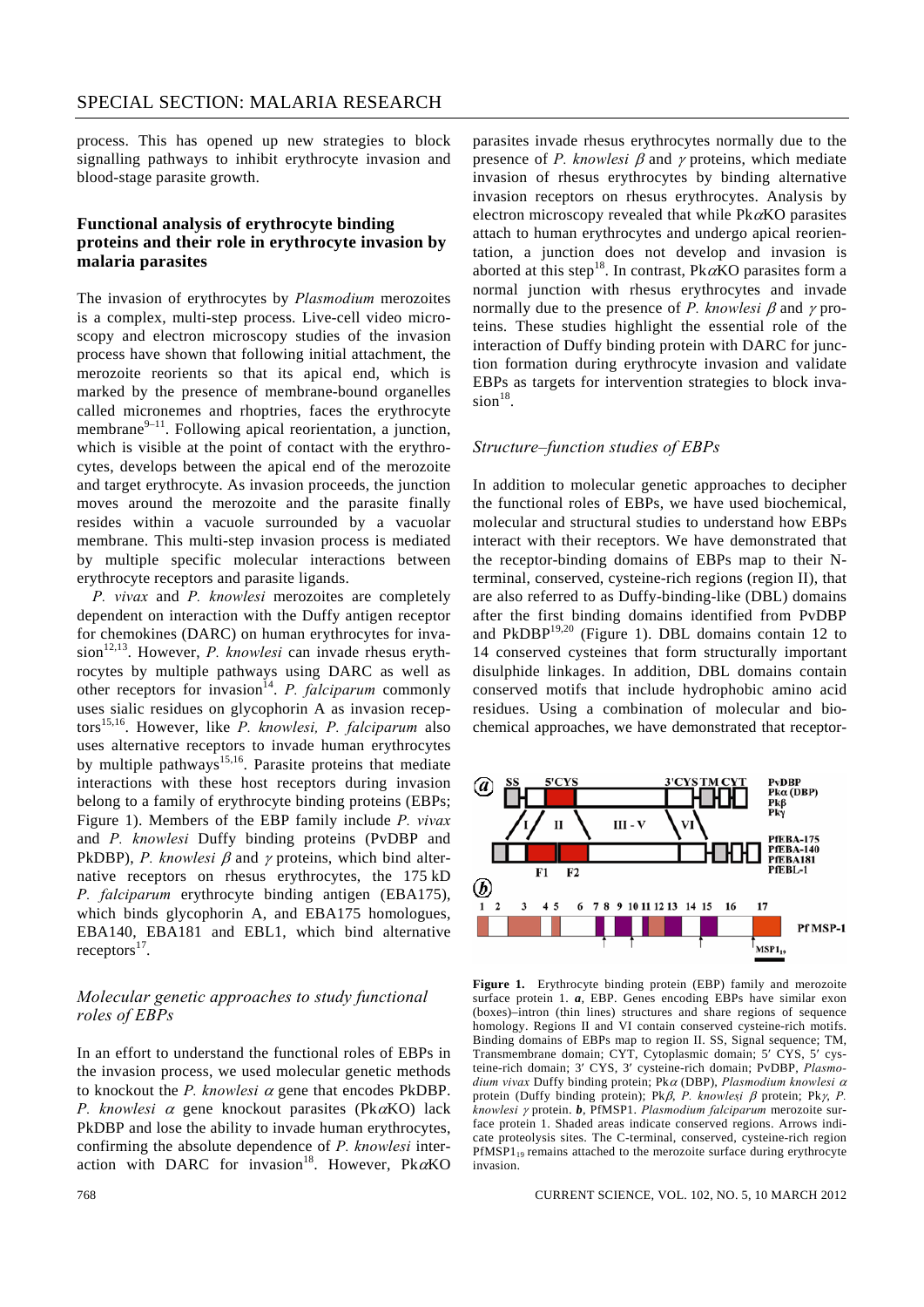binding residues lie in the central regions of the DBL domains $2^{1-23}$ . Alanine replacement mutagenesis of potential binding residues within region II of PvDBP (PvDBPII) identified a number of positively charged and hydrophobic residues between cysteines 4 and 7 that are likely to make contact with  $DARC^{24}$ . The binding residues identified within PvDBPII are also present in region II of PkDBP (PkDBPII) $^{24}$ . We have also mapped the receptorbinding site for PvDBPII and PkDBPII to a 35 amino acid extracellular region at the N-terminus of  $DARC^{25}$ . A sulphated tyrosine (Y41) within this extracellular sequence plays a key role in receptor recognition by PvDBPII and PkDBPII<sup>24,26</sup>. Replacement of Y41 with F41 on DARC completely abrogates binding with PvDBPII and PkDBPII.

 X-ray crystallography has been used to determine the three-dimensional structure of PkDBPII (Figure  $2)^{27}$ . DBL domains have a conserved structure and are composed of three sub-domains. Sub-domain 1 contains a random coil with two disulphide bonds. Sub-domains 2 and 3 are composed of six  $\alpha$ -helices with one and three intra-domain disulphide bonds respectively. The three sub-domains are held together by hydrophobic interactions. The binding residues for DARC identified within PkDBP are localized to sub-domain 2. The threedimensional structure predicts that the binding residues for DARC identified within sub-domain 2 come together on the surface of PvDBPII to form the receptor recognition site (Figure  $2)^{27}$ . The DARC binding site on PvDBPII is fully exposed and accessible to antibodies. Analysis of PvDBP sequences from diverse field isolates reveals that the binding residues predicted to make contact with DARC are highly conserved $27$ . While PvDBPII contains regions that are polymorphic, these appear to be distal to the binding site<sup>27</sup>. These observations suggest that it should be possible to elicit cross-reactive binding inhibitory antibodies against PvDBPII that inhibit binding of PvDBPII from diverse *P. vivax* isolates to DARC.

#### **Immuno-epidemiology studies on PvDBP following natural exposure to** *P. vivax* **in endemic areas**

Following repeated exposure to *P. vivax* infections, children residing in malaria endemic regions develop immunity to *P. vivax* malaria<sup>28</sup>. Malariometric indices such as incidence of *P. vivax* malaria, frequency of *P. vivax*  infection and parasite densities decline with age, suggesting that protective immune responses are acquired with age<sup>28</sup>. We analysed sera from 5 to 15-year-old children residing in a malaria endemic region of Papua New Guinea, to study the presence and role of antibody responses against PvDBPII in naturally acquired immunity to  $P$ . *vivax* infection<sup>29</sup>. The study demonstrated that following repeated exposure, children residing in *P. vivax* endemic regions develop binding inhibitory antibodies against PvDBPII. Importantly, the study also demonstrated that the development of high titre binding inhibitory antibodies directed against PvDBPII is associated with reduced risk of *P. vivax* infection in these children<sup>29</sup>. The presence of high titre anti-PvDBPII binding inhibitory antibodies is also associated with reduced *P. vivax* densities, indicating that these antibodies play a role in limiting parasite growth *in vivo*<sup>29</sup>. The association of the presence of high titre anti-PvDBPII binding inhibitory antibodies with protection against *P. vivax* infection provides support for the development of a vaccine based on this functional receptor-binding domain. Importantly, as predicted by the structural studies, sera from individuals with high titre binding inhibitory antibodies against PvDBPII inhibit binding of polymorphic PvDBPII domains from diverse  $P$ . *vivax* strains<sup>29</sup>. A vaccine based on PvDBPII that elicits binding inhibitory antibodies should thus be effective against diverse *P. vivax* strains.

#### **Development of blood stage malaria vaccines based on invasion-related proteins**

Global efforts to develop malaria vaccines have primarily focused on development of a *P. falciparum* vaccine due to the higher risk of mortality associated with *P. falciparum* malaria. While this strategy is appropriate for Africa, parts of the world such as India, South East Asia and Latin America will need vaccines for both *P. falciparum*  and *P. vivax* malaria. The ICGEB malaria vaccine programme thus includes vaccines for both *P. vivax* and *P. falciparum.* Given that all clinical symptoms of malaria are attributed to the blood stage of the parasite infection, we have focused on developing blood stage vaccines that target invasion-related proteins to inhibit parasite growth and provide protection against *P. vivax* and *P. falciparum*  malaria.

#### *P. vivax vaccine candidate PvDBPII*

Our lead *P. vivax* vaccine candidate is based on region II, the binding domain of PvDBP (PvDBPII; Figure 1). We have developed methods to produce recombinant PvDBPII in its correctly folded functional form<sup>30–32</sup>. Recombinant PvDBPII is expressed in *Escherichia coli*, purified from inclusion bodies under denaturing conditions, refolded *in vitro* and purified to homogeneity by ion exchange chromatography. The immunogenicity of recombinant PvDBPII formulated with human compatible adjuvants, including alhydrogel, Montanide ISA720, MF59, QS21, AS02A, GLA-OF, R848-OF and GLA+ R848-OF has been tested in animal models $33-35$ . Following initial studies in mice<sup>33</sup>, PvDBPII formulated with alhydrogel, Montanide ISA720 and AS02A were selected for further immunogenicity studies in rhesus monkeys<sup>34</sup>.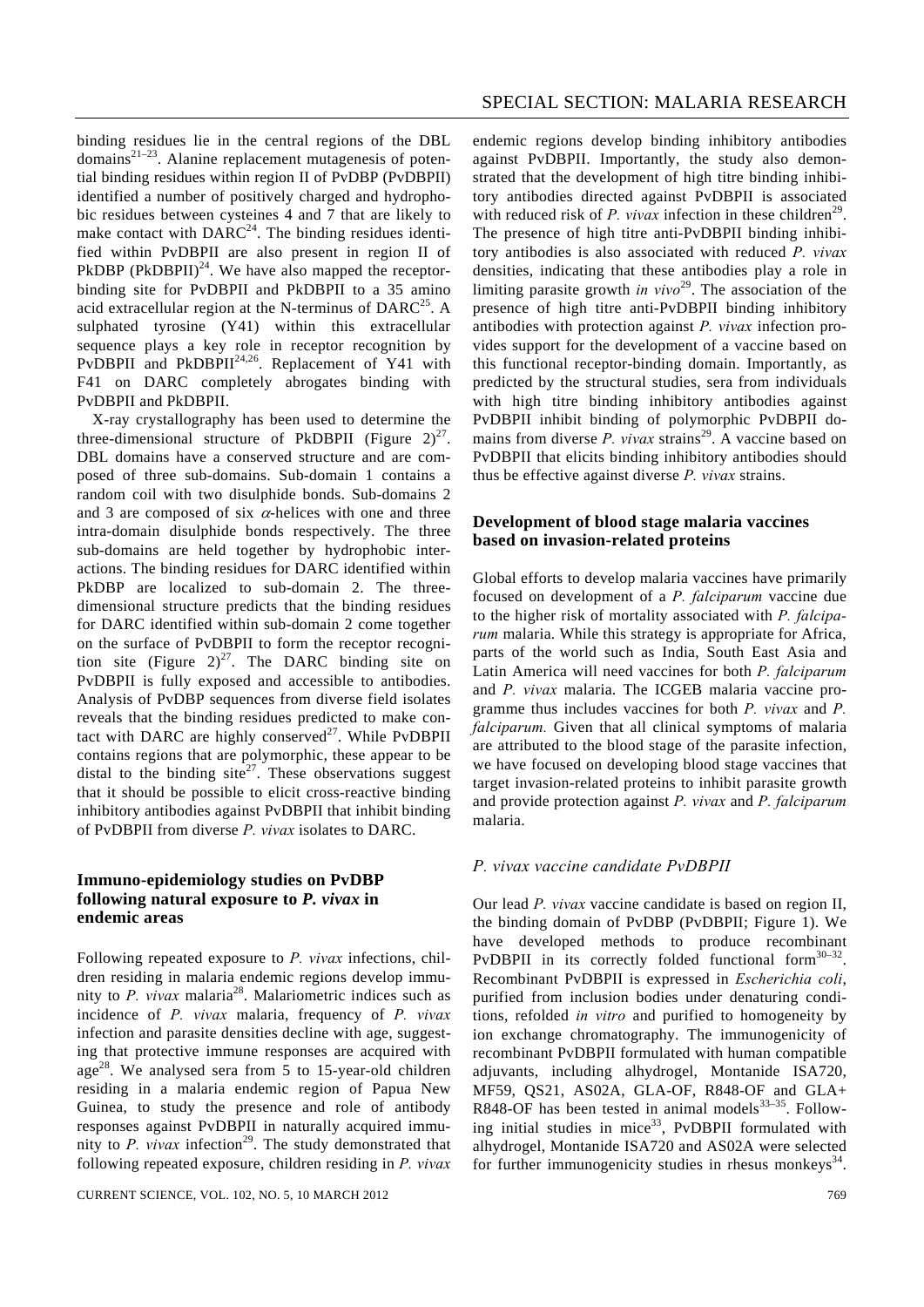

**Figure 2.** Structure of Duffy binding domain. The three-dimensional structure of the receptor-binding domain (region II) of *P. knowlesi* Duffy binding protein was determined by X-ray crystallography. The Duffy binding domain is composed of three sub-domains that interact through hydrophobic interactions to form a stable structure. The Duffy recognition site lies in sub-domain 2. The residues involved in receptor recognition are shown.

Recombinant PvDBPII formulated with alhydrogel, Montanide ISA720 and AS02A formulations was highly immunogenic in rhesus monkeys<sup>34</sup>. ELISA recognition titres and binding inhibitory titres of Montanide ISA720 and AS02A formulations of PvDBPII were marginally higher than the alhydrogel formulation. More recently, we have tested the immunogenicity of recombinant PvDBPII formulated with toll-like receptor 4 (TLR4) agonist, glycolipid A (GLA-OF) and TLR7/8 agonist, R848-OF, in mice<sup>35</sup>. The presence of a TLR4 agonist diversifies the repertoire of induced IgG leading to more efficient inhibition of binding of polymorphic PvDBPII domains derived from diverse *P. vivax* field isolates to DARC. These studies have identified AS02A and GLA-OF as potential adjuvants that can be used for clinical development of PvDBPII formulations. Recombinant PvDBPII formulated with such adjuvants will be tested in clinical trials to evaluate their safety, immunogenicity and efficacy.

#### *P. falciparum vaccine candidate JAIVAC-1*

Our lead *P. falciparum* vaccine candidate, JAIVAC-1, is composed of recombinant  $PfMSP1_{19}$ , the conserved, cysteine-rich C-terminal region of *P. falciparum* merozoite surface protein-1 (PfMSP1), and the receptor-binding domain, PfF2, of the 175 kD *P. falciparum* erythrocyte

binding antigen (EBA175; Figure 1). Recombinant PfF2 specifically binds sialic acid residues on glycophorin  $A^{36}$ . Antibodies raised against PfF2 inhibit erythrocyte binding and invasion by diverse *P. falciparum* isolates *in vitro*36,37. PfMSP1 is also thought to play a critical role in invasion. It undergoes a series of proteolytic processing events during invasion, as a result of which only a 19 kDa conserved, cysteine-rich C-terminal region,  $PHMSP1_{19}$ , remains on the merozoite surface during invasion<sup>38</sup>. Antibodies targeting  $PHASP1_{19}$  inhibit the proteolytic processing of PfMSP1 and block erythrocyte invasion $^{39}$ . Naturally acquired antibodies against both  $PHMSP1_{19}$  and PfF2 have been shown to be associated with protection against *P. falciparum* malaria in endemic populations<sup>40-42</sup>.

 We have developed methods to produce recombinant PfMSP1<sub>19</sub> and PfF2 in *E. coli*. Pre-clincal studies in small animal models demonstrated that both antigens formulated with Montanide ISA720 are immunogenic and elicit invasion inhibitory antibodies against diverse *P. falciparum* isolates. The process for production of recombinant  $PfMSP1_{19}$  and  $PfF2$  was transferred to Bharat Biotech International Ltd (BBIL), Hyderabad. JAIVAC-1 was manufactured under cGMP at BBIL and is currently being tested in a phase-I clinical trial to evaluate safety and immunogenicity in healthy adults. The decision to proceed to phase II efficacy trials with JAIVAC-1 will be made based on the safety and immunogenicity data from the phase-I trial.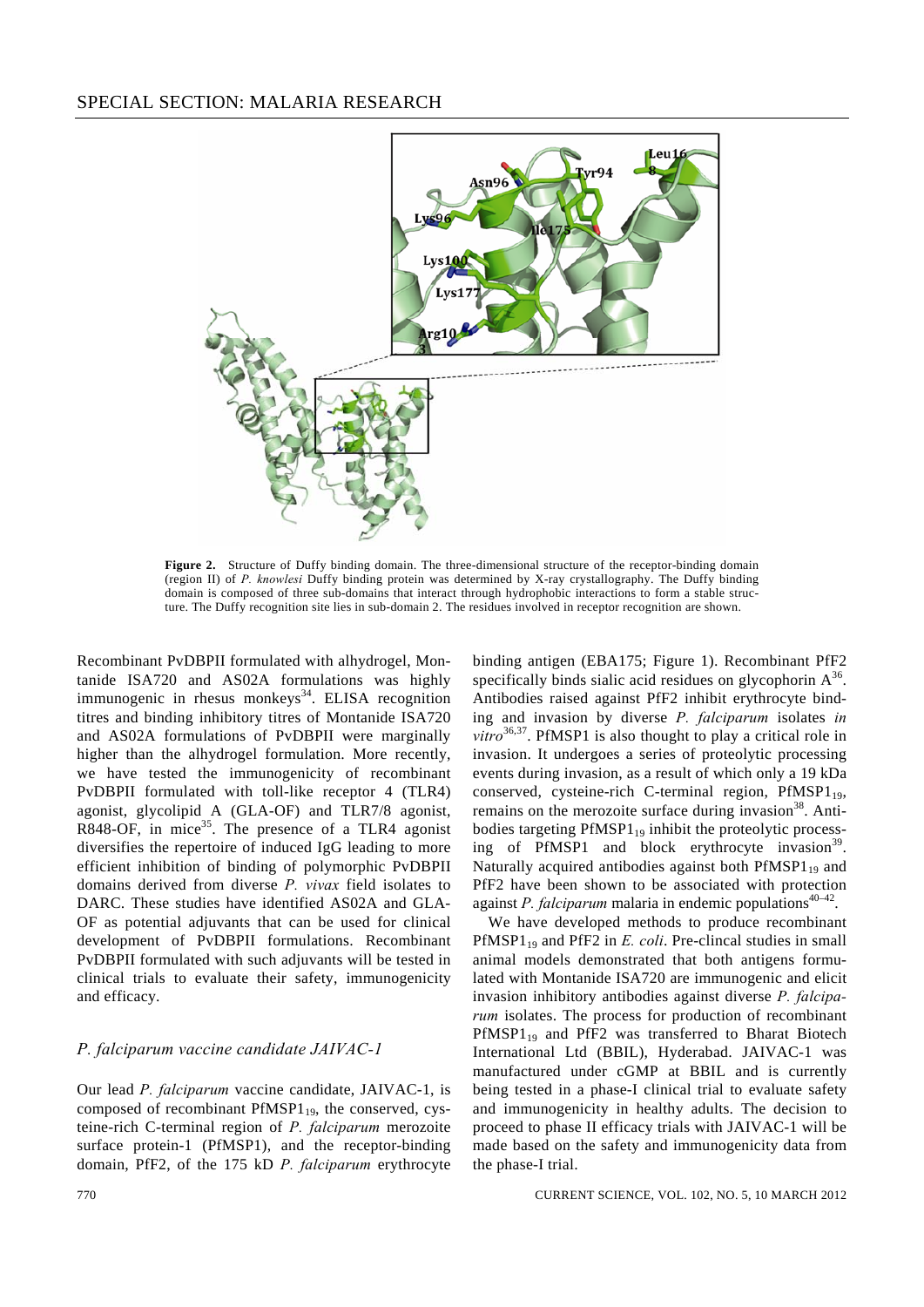# SPECIAL SECTION: MALARIA RESEARCH



**Figure 3.** Levels of cytosolic Ca<sup>2+</sup> in *P. falciparum* merozoites. *P. falciparum* merozoites labelled with Ca<sup>2+</sup>-sensitive fluorescent dye, Fluo-4AM indicate that  $Ca^{2+}$  levels are high in free merozoites following release from ruptured schizonts. Merozoites are also stained with a fluorescent DNA dye, DAPI. *a*, *P. falciparum* merozoite in bright field. *b*, Fluo-4AMlabelled merozoite. *c*, DAPI-labelled merozoite showing nucleus. *d*, Overlay of *b* and *c*.



**Figure 4.** Signalling events involved in apical organelle release during erythrocyte invasion by *Plasmodium* merozoites. Exposure of merozoites to a low K<sup>+</sup> environment activates phospholipase C (PLC) through an unknown mechanism, which leads to production of inositol tri-phosphate (IP3) and diacylglycerol (DAG). Activation of IP<sub>3</sub>-receptor (IP<sub>3</sub>R) gated channels by IP<sub>3</sub> leads to release of calcium ( $Ca<sup>2+</sup>$ ) from the endoplasmic reticulum (ER). Rise in cytosolic  $Ca<sup>2+</sup>$  levels results in the release of microneme (Mn) proteins such as EBA175. In the next step, binding of EBA175 to glycophorin A (Gly A) on the red blood cells (RBC) leads to the release of rhoptry (Rh) proteins such as PfRH2a/b through an unknown mechanism. Mt, Mitochondrion.

#### **Signalling events involved in erythrocyte invasion by** *Plasmodium merozoites*

Key parasite proteins that mediate interactions with host receptors during erythrocyte invasion by *Plasmodium* merozoites are commonly localized in apical organelles referred to as micronemes and rhoptries. For example, members of the EBP family are localized in micronemes, whereas members of the PfRH family of *P. falciparum*  proteins such as PfRH1 and PfRH2a/b, which share homology with *P. vivax* reticulocyte binding proteins, are localized in rhoptries<sup>43</sup>. The sequence, timing and mechanisms that trigger the coordinated release of such key microneme and rhoptry proteins during invasion are not completely understood. Live-cell imaging of *P. falciparum* merozoites labelled with calcium-sensitive fluorescent dye, Fluo-4AM demonstrated that cytosolic  $Ca^{2+}$ levels are high in merozoites released from ruptured schizonts (Figure 3).  $Ca^{2+}$  could thus play a role as a second messenger in signalling pathways related to inva $sion<sup>44</sup>$ . These studies also demonstrated that following attachment of the merozoites to a target erythrocyte, basal cytosolic  $Ca^{2+}$  levels are restored and invasion then proceeds to completion<sup>44</sup>. Given the observed rise in cytosolic  $Ca^{2+}$  levels in free merozoites, we studied whether cytosolic  $Ca^{2+}$  can play a role as a second messenger to trigger apical organelle release during invasion<sup>44</sup>. We demonstrated using flow cytometry that treatment of *P. falciparum* merozoites with calcium ionophore A23187 triggers increase in cytosolic  $Ca^{2+}$  levels and release of microneme proteins such as EBA175 to the merozoite surface. Interestingly, we found that rise in cytosolic  $Ca^{2+}$ levels does not trigger release of rhoptry proteins to the merozoite surface, suggesting that release of microneme and rhoptry proteins are likely triggered by different signals. Next, we demonstrated that exposure of merozoites to a low  $K^+$  concentration as found in the blood plasma provides the external signal that triggers a rise in cytosolic  $Ca^{2+}$  and release of microneme proteins. Following translocation to the merozoite surface, engagement of microneme proteins such as EBA175 with their cognate receptors such as glycophorin A on the erythrocytes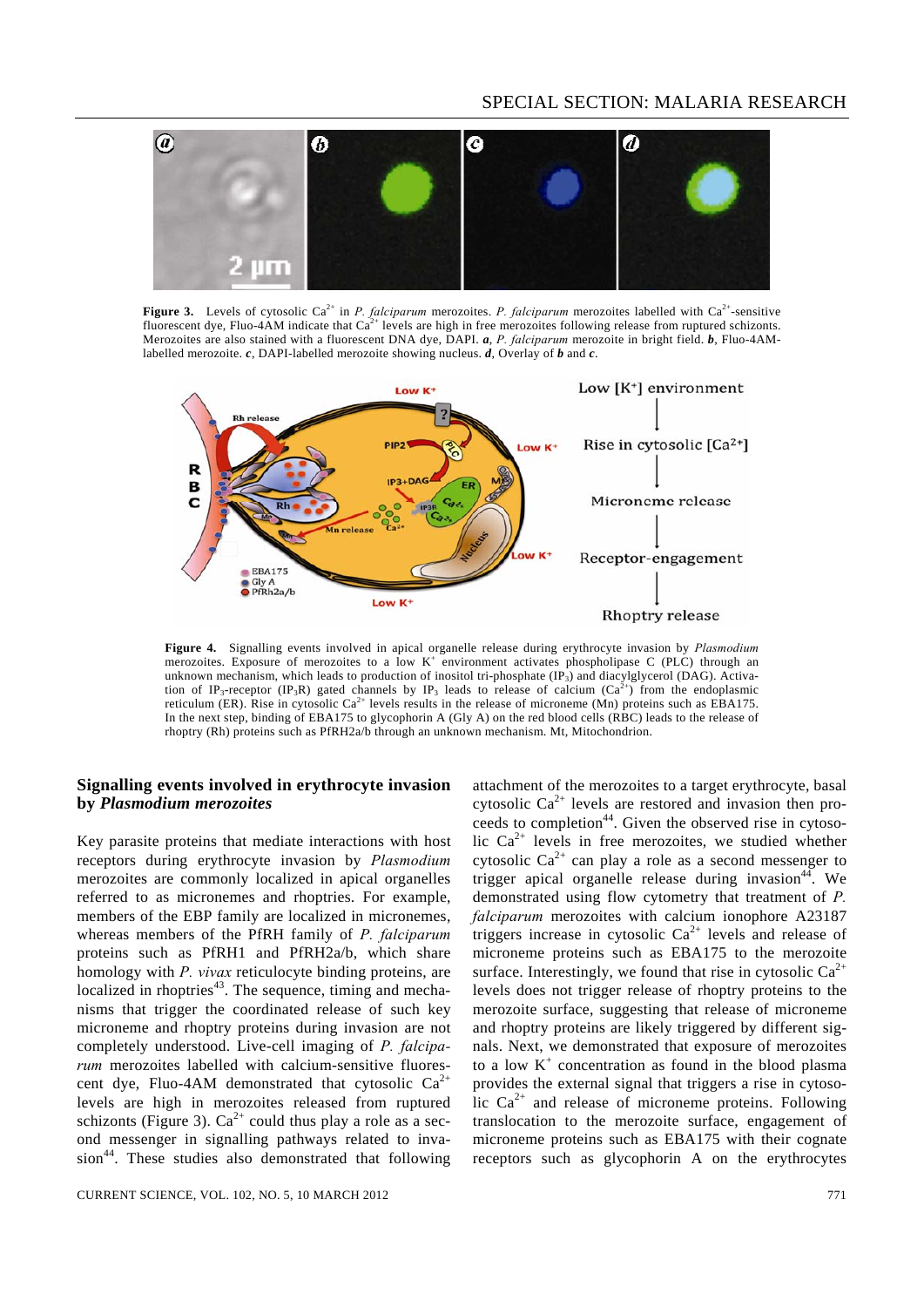# SPECIAL SECTION: MALARIA RESEARCH

triggers the release of rhoptry proteins such as PfRH2a/b. Interestingly, receptor-engagement by EBA175 also restores basal cytosolic  $Ca^{2+}$  levels, as observed by livecell imaging following erythrocyte attachment prior to invasion. These studies have for the first time identified the sequence of events and external signals that trigger apical organelle release during invasion $43,44$ .

 Apical organelle release during invasion thus takes place in a two-step process (Figure 4). Following release from ruptured schizonts, exposure of merozoites to a low  $K^+$  environment in the blood plasma triggers a rise in cytosolic  $Ca^{2+}$ , which leads to release of microneme proteins such as EBA175 to the merozoite surface. Subsequently, attachment of EBA175 to its receptor, glycophorin A, restores basal cytosolic  $Ca^{2+}$  levels and triggers release of rhoptry proteins. The rise in cytosolic  $Ca^{2+}$  following exposure of merozoites to a low  $K^+$  environment is blocked by phospholipase C (PLC) inhibitors such as U73122. PLC is responsible for generation of inositol tri-phosphate  $(\text{IP}_3)$ , which binds  $\text{IP}_3$  receptors on the endoplasmic reticulum to release  $Ca^{2+}$ . The pathways by which exposure of merozoites to a low  $K^+$  environment leads to a rise in cytosolic  $Ca^{2+}$  and microneme release are not completely understood. Also, the signalling pathways by which receptor engagement by EBA175 leads to rhoptry release are not known. We are now using biochemical, molecular genetic and phosphor proteomicsbased approaches to decipher these signalling pathways. Understanding the signalling pathways that mediate key steps such as microneme and rhoptry release can lead to identification of new intervention targets to block erythrocyte invasion and inhibit parasite growth.

#### **Summary**

The invasion of erythrocytes by malaria parasites is a complex process that is mediated by multiple specific molecular interactions between parasite ligands and host receptors. We have used diverse molecular, genetic, biochemical and structural approaches to understand the functional roles of members of the EBP family in erythrocyte invasion by *Plasmodium* merozoites. Together with field-based approaches, these studies have helped build the rationale for development of malaria vaccines based on EBPs. We have also studied the signalling mechanisms that regulate key processes such as secretion of apical organelle proteins during the process of erythrocyte invasion. Understanding the signalling pathways involved in erythrocyte invasion will allow the development of novel therapeutic strategies to block erythrocyte invasion and limit parasite growth.

- 2. Mendis, K., Sina, L. J., Marchensini, P. and Carter, R., The neglected burden of *Plasmodium vivax* malaria. *Am*. *J*. *Trop*. *Med*. *Hyg*., 2001, **64**, 97–106.
- 3. Kochar, D. K. *et al.*, Severe *Plasmodium vivax* malaria: a report on serial cases from Bikaner in northwestern India. *Am*. *J*. *Trop*. *Med*. *Hyg*., 2009, **80**, 194–198.
- 4. Alexandre, M. A., Ferreira, C. O., Siqueira, A. M., Magalhães, B. L., Mourão, M. P., Lacerda, M. V. and Alecrim, M. G., Severe *Plasmodium vivax* malaria, Brazilian Amazon. *Emerg*. *Infect*. *Dis*., 2010, **16**, 1611–1614.
- 5. Price, R. N., Douglas, N. M. and Anstey, N. M., New developments in *Plasmodium vivax* malaria: severe disease and the rise of chloroquine resistance. *Curr*. *Opin*. *Infect*. *Dis*., 2009, **22**, 430– 435.
- 6. Sharma, V. P., Battling the malaria iceberg with chloroquine in India. *Malaria J*., 2007, **6**, 105.
- 7. Sharma, S. K. *et al.*, Epidemiology of malaria transmission and development of natural immunity in a malaria endemic village, San Dulakudar, in Orissa state, India. *Am*. *J*. *Trop*. *Med*. *Hyg*., 2004, **71**, 457–465.
- 8. Sharma, S. K. *et al.*, Epidemiology of malaria in forest and plain ecotypes of Sundergarh District, Orissa, India. *Trans*. *R*. *Soc*. *Trop*. *Med*., 2006, **100**, 917–925.
- 9. Dvorak, J. A., Miller, L. H., Whitehouse, W. C. and Shiroishi, T., Invasion of erythrocytes by malaria merozoites. *Science*, 1975, **187**, 748–750.
- 10. Aikawa, M., Miller, L. H., Johnson, J. and Rabbege, J., Erythrocyte entry by malarial parasites. A moving junction between erythrocyte and parasite. *J*. *Cell*. *Biol*., 1978, **77**, 72–82.
- 11. Riglar, D. T. *et al.*, Super-resolution dissection of coordinated events during malaria parasite invasion of the human erythrocyte. *Cell Host Microbe.*, 2011, **9**, 9–20.
- 12. Miller, L. H., Mason, S. J., Dvorak, J. A., McGinnis, M. H. and Rothman, I. K., Erythrocyte receptors for *Plasmodium knowlesi* malaria: Duffy blood group determinants. *Science*, 1975, **189**, 561–563.
- 13. Miller, L. H., Mason, S. J., Clyde, D. F. and McGinnis, M. H., The resistance factor to *Plasmodium vivax* in Blacks: Duffy blood group genotype, FyFy. *N*. *Engl*. *J*. *Med*., 1976, **295**, 302-304.
- 14. Miller, L. H., Haynes, J. O., McAuliffe, F. M., Shiroishi, T., Durocher, J. and McGinnis, M. H., Evidence for differences in erythrocyte surface receptors for the malaria parasites, *Plasmodium falciparum* and *P. knowlesi*. *J*. *Exp*. *Med*., 1977, **146**, 277– 281.
- 15. Gaur, D., Mayer, D. C. and Miller, L. H., Parasite ligand–host receptor interactions during invasion of erythrocytes by *Plasmodium* merozoites. *Int*. *J*. *Parasitol*., 2004, **34**, 1413–1429.
- 16. Cowman, A. F. and Crabb, B. S., Invasion of red blood cells by malaria parasites. *Cell*, 2004, **124**, 755–766.
- 17. Adams, J. H., Sim, B. K. L., Dolan, S. A., Fang, X., Kaslow, D. C. and Miller L. H., A family of erythrocyte binding proteins of malaria parasites. *Proc*. *Natl*. *Acad*. *Sci*. *USA*, 1992, **89**, 7085– 7089.
- 18. Singh, A. P., Puri, S. K. and Chitnis, C. E., Antibodies raised against receptor-binding domain of *Plasmodium knowlesi* Duffy binding protein inhibit erythrocyte invasion. *Mol*. *Biochem*. *Parasitol*., 2002, **121**, 21–31.
- 19. Chitnis, C. E. and Miller, L. H., Identification of the erythrocyte binding domains of *Plasmodium vivax* and *Plasmodium knowlesi* proteins involved in erythrocyte invasion. *J*. *Exp*. *Med*., 1994, **180**, 497–506.
- 20. Sim, B. K. L., Chitnis, C. E., Wasniowska, K., Hadley, T. J. and Miller, L. H., Receptor and ligand domains for *Plasmodium falciparum* malaria invasion of erythrocytes. *Science*, 1994, **264**, 1941–1944.
- 21. Ranjan, A. and Chitnis, C. E., Mapping regions containing binding residues within functional domains of *Plasmodium vivax* and

<sup>1.</sup> Snow, R. W., Guerra, C. A., Noor, A. M., Myint, H. Y. and Hay, S. I., The global distribution of clinical episodes of *Plasmodium falciparum* malaria. *Nature*, 2005, **434**, 214–217.